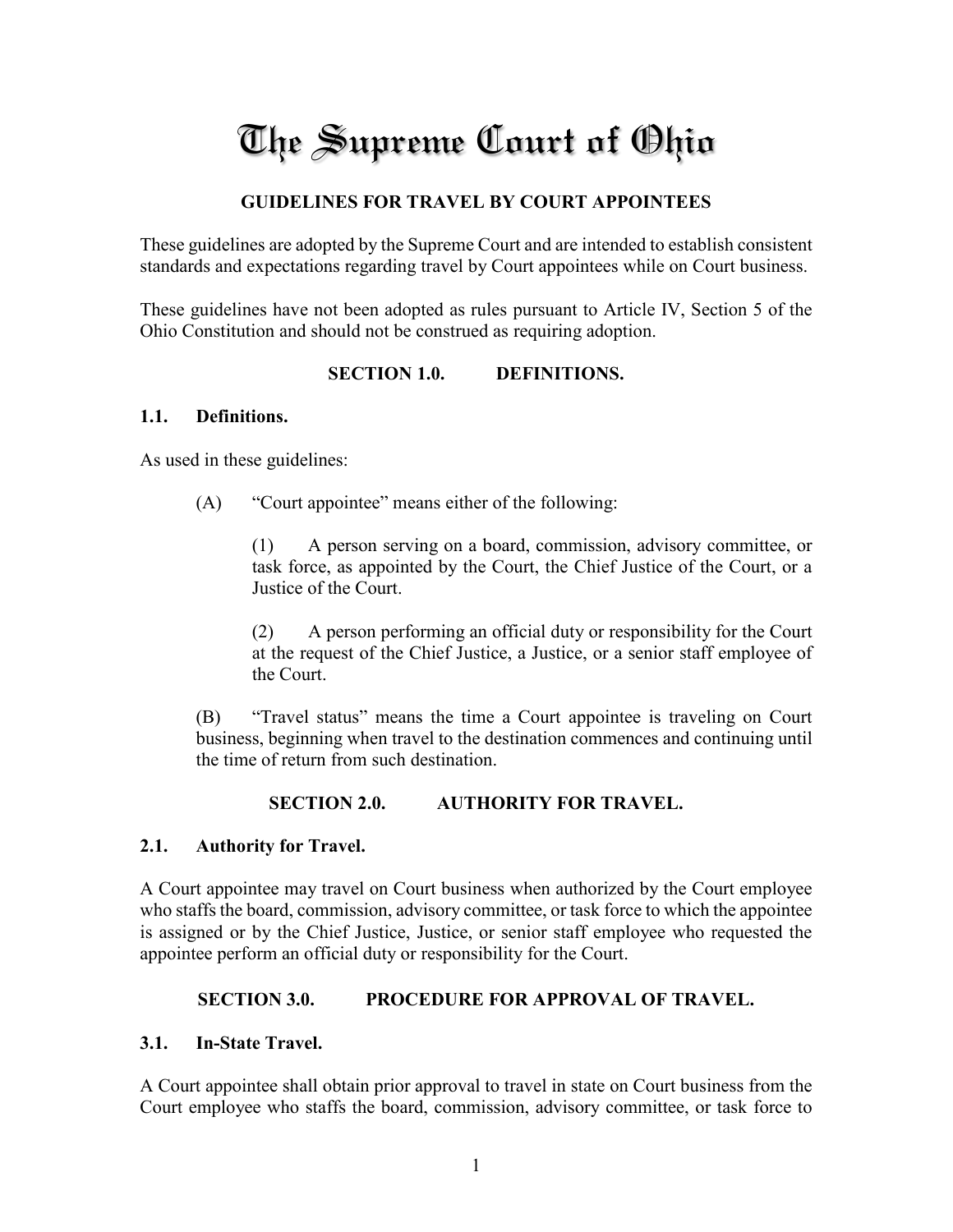which the appointee is assigned or the Chief Justice, Justice, or senior staff employee who requested the appointee perform an official duty or responsibility for the Court. The prior approval may be given verbally and may be of a continuing nature.

In limited circumstances, a Court appointee may be required to attend a continuing education conference, seminar, or workshop as part of the appointee's training to serve. In this circumstance, the Court appointee shall follow the requirements of Administrative Policy 11 (Training and Education).

# **3.2. Out-of-State Travel.**

A Court appointee shall obtain prior written approval to travel out of state on Court business from the Court employee who staffs the board, commission, advisory committee, or task force to which the appointee is assigned or the Chief Justice, Justice, or senior staff employee who requested the appointee perform an official duty or responsibility for the Court.

The procedure to obtain approval to travel out of state shall occur in the following order:

(A) The Court appointee shall complete a "Travel and Conference Approval Form" (copy provided as Attachment A) and attach a copy of the notice, agenda, course description, or letter of invitation relating to the event the appointee will attend and reasonable estimates of the reimbursable expenses the attendee expects to incur;

(B) The Director of Fiscal Resources shall indicate the availability of funds to reimburse the Court appointee for the expenses that will be incurred by signing the form;

(C) The Administrative Director shall indicate approval of the travel by signing the form.

# **SECTION 4.0. TIME OF TRAVEL.**

# **4.1. Dates of Departure.**

A Court appointee who is traveling out of state on Court business may begin such travel at Court expense no earlier than the day before the event begins.

# **4.2. Dates of Return.**

A Court appointee who is traveling out of state on Court business may end such travel at Court expense no later than the day after the event ends. Court appointees shall, at all times, use prudent judgement in the use of Court resources, incurring only those expenses necessary to carry out the official business of the Court.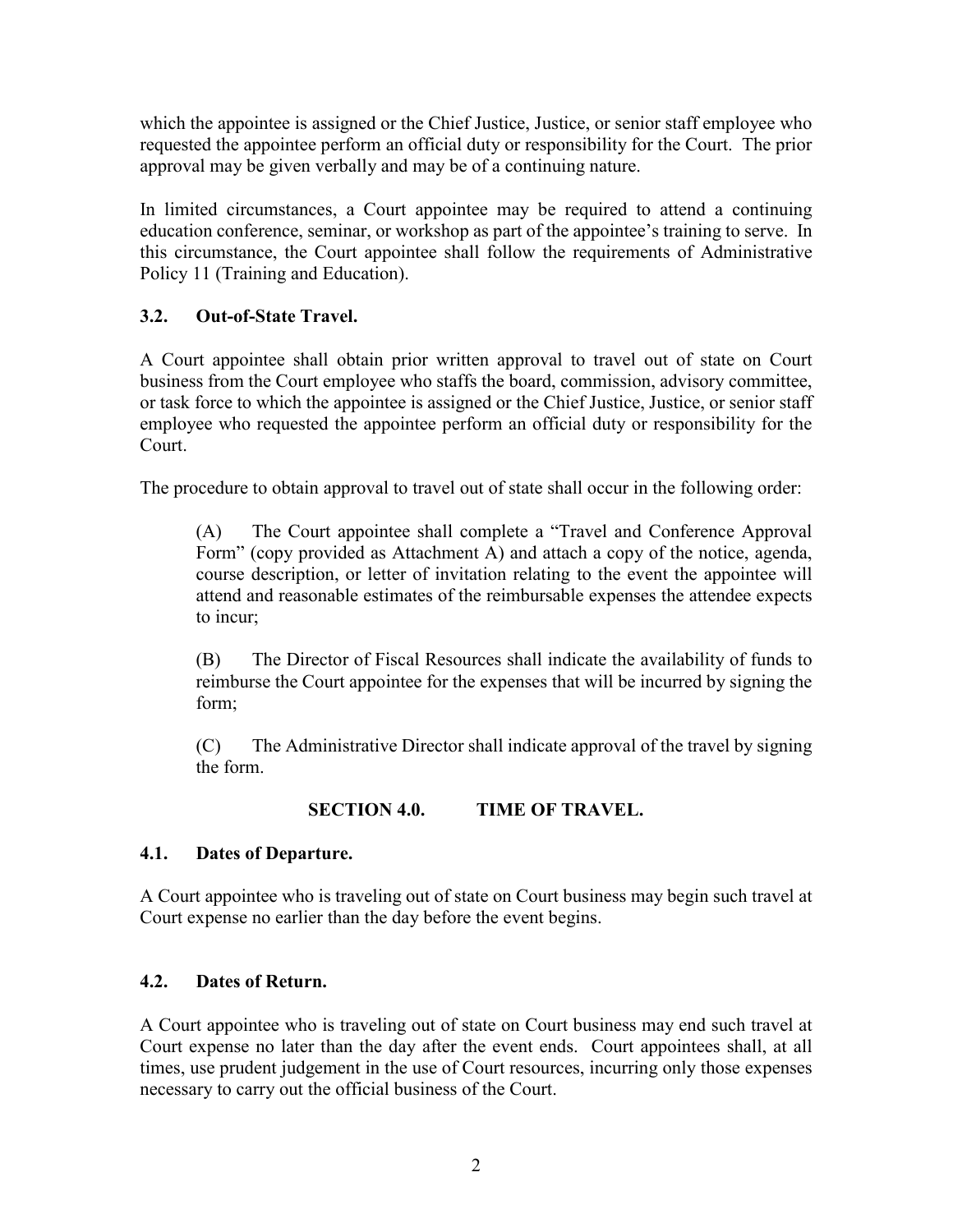## **4.3. Beginning and End of Event.**

For purposes of determining the time a Court appointee who is traveling out of state on Court business is authorized to travel at Court expense, an event begins at the time of the first scheduled event as listed on the notice, agenda, course description, or letter of invitation attendees are invited or required to attend and concludes with the last scheduled event listed on the notice, agenda, course description, or letter of invitation attendees are invited or required to attend.

## **4.4. Extended Stay at Court Expense.**

A Court appointee who is traveling out of state on Court business may be authorized to travel at Court expense for one or more days in addition to those authorized by Guidelines 4.1 and 4.2 if the appointee demonstrates the extension of the appointee's travel will result in a net reduction in travel expenses to be reimbursed by the Court, as determined by the Director of Fiscal Resources. A net reduction in travel expenses to be reimbursed by the Court may be established by demonstrating the availability of a lower airfare, taking into account additional lodging, meal, and other travel expenses the appointee may incur during the extension of the appointee's travel time.

## **4.5. Extended Stay at Personal Expense.**

A Court appointee who is traveling out of state on Court business may elect to extend the duration of the travel at the appointee's personal expense and begin or end the travel on days other than the days authorized in Guidelines 4.1 and 4.2. A Court appointee who elects to extend travel shall not cause any additional expenses to the Court as a result of the appointee's extended travel.

# **SECTION 5.0. REIMBURSABLE EXPENSES.**

#### **5.1. Reimbursement of Transportation Expenses.**

#### **(A) Common carrier**

A Court appointee shall be reimbursed for transportation expenses incurred when traveling on Court business by common carrier. Reimbursement shall be at actual cost, provided the cost is reasonable as determined by the Director of Fiscal Resources. Reasonableness shall be based upon a demonstration that the cost is similar to rates by other reputable carriers in effect at the time the travel arrangements are made for travel by the same mode of transportation, to the same destination, and at a similar time. Reimbursement shall not be provided for unused reservations on common carriers unless the Director of Fiscal Resources determines the failure to cancel or use the reservation was unavoidable. Unused tickets shall be returned to the Office of Fiscal Resources. Reimbursement for in-state travel by common air carrier is not permitted.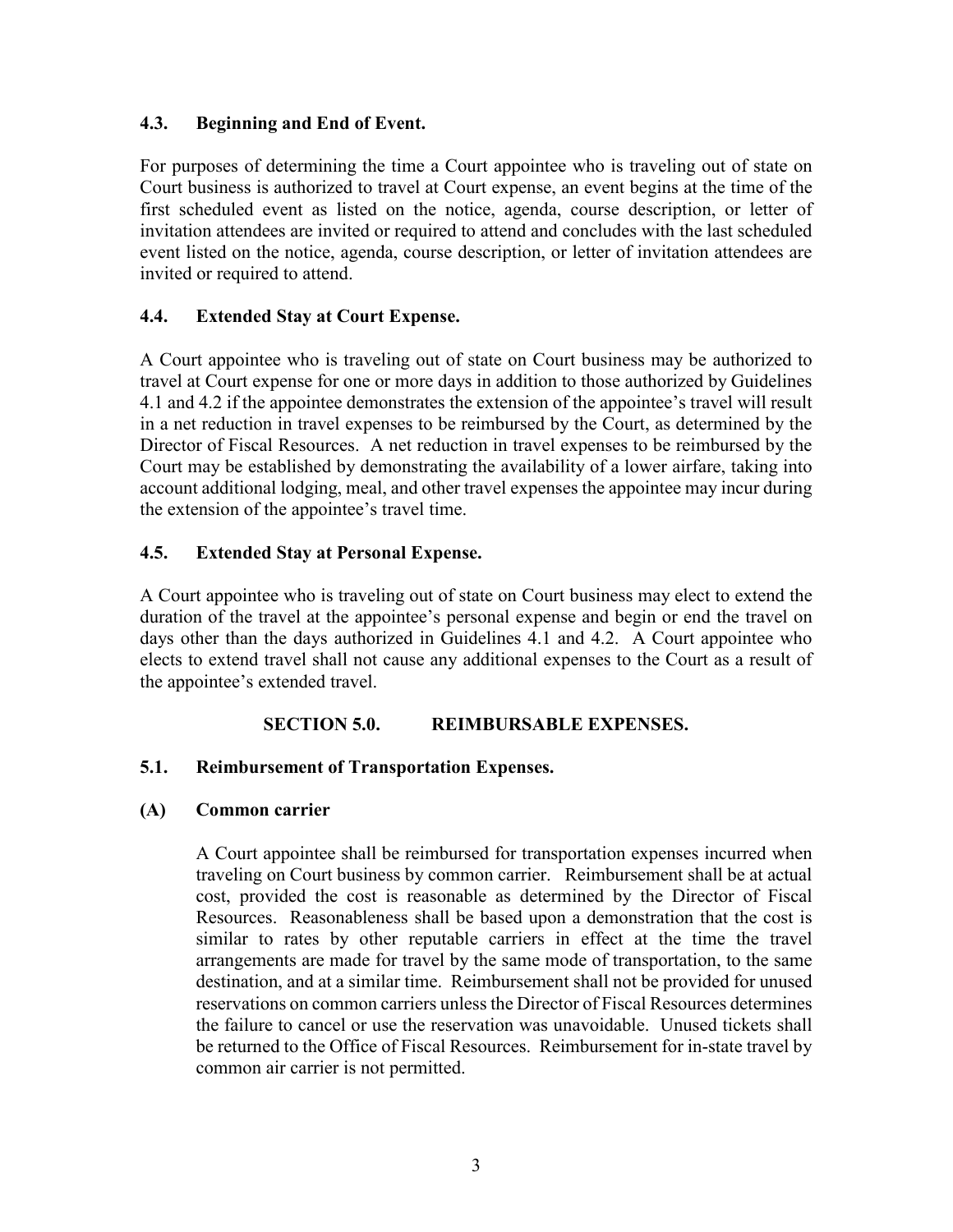#### **(B) Privately-owned motor vehicle**

Travel by privately owned motor vehicle is authorized only if the owner of the vehicle is insured under a policy of liability insurance complying with the requirements of R.C. 4509.51. A Court appointee shall be reimbursed for mileage expenses incurred while traveling on Court business by privately-owned motor vehicle at the standard business mileage rate established by the Administrative Director, with approval of the Court, not to exceed the Internal Revenue Service's business standard mileage rate. If the Court appointee is traveling out of state, the appointee shall be reimbursed in an amount not to exceed the lowest common carrier rate to and from the destination. Reimbursement shall be made only to one of two or more Court appointees who are traveling in the same privately-owned motor vehicle.

#### **(C) Taxi, shuttle service, and rented motor vehicle**

A Court appointee shall not be reimbursed for transportation expenses incurred while traveling in state on Court business by taxi; shuttle service, including services such as Uber and Lyft; or rented motor vehicle.

A Court appointee who has traveled out of state on Court business by common carrier shall be reimbursed for expenses incurred for taxi; shuttle service, including services such as Uber and Lyft; or rented motor vehicle at the out-of-state destination. Reimbursement shall be at actual cost, provided the cost is reasonable as determined by the Director of Fiscal Resources.

Reasonableness in the use of a rented motor vehicle shall be based upon a Court appointee demonstrating that the use of a rented motor vehicle is more economical than using any other mode of transportation or the destination was not easily accessible by any other mode of transportation. The employee shall purchase liability insurance and loss damage waiver for accidents arising out of the operation or use of the rented motor vehicle and include that cost in determining whether the motor vehicle rental is the most economical mode of transportation.

#### **(D) Parking, tolls, and other transportation expenses**

A Court appointee shall be reimbursed for other transportation expenses incurred while traveling on Court business, including parking, tolls, and common-carrier baggage fees. Reimbursement shall be at actual cost, provided the cost is reasonable as determined by the Director of Fiscal Resources.

#### **5.2. Reimbursement of Meals and Incidentals.**

#### **(A) Reimbursement per diem**

A Court appointee shall be reimbursed for meals and incidental expenses incurred while traveling on Court business only when overnight lodging is required. A Court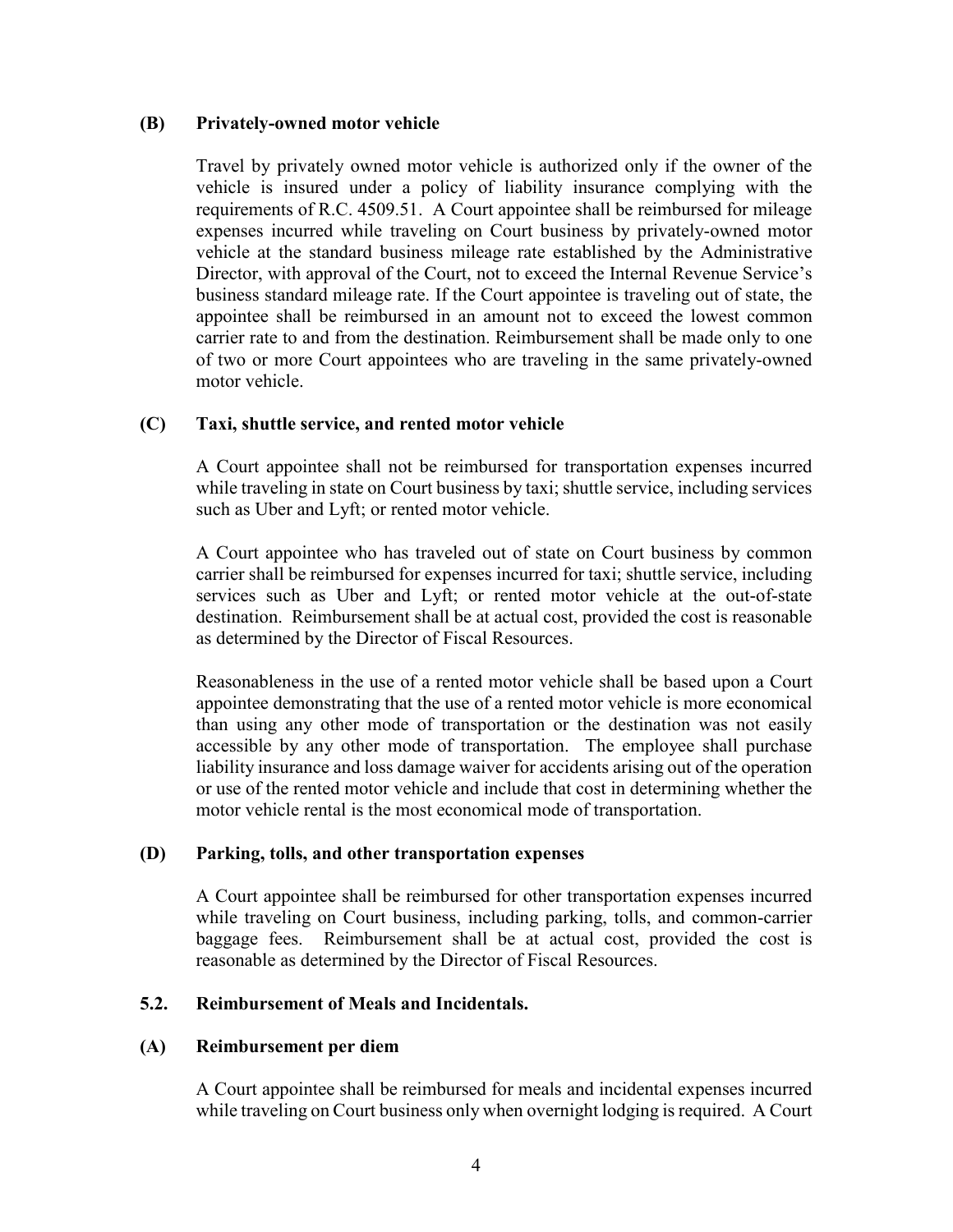appointee may receive per diem for meals and incidental expenses in accordance with the [per-diem rates](https://www.gsa.gov/travel/plan-book/per-diem-rates) established by location within the continental United States as set by the Federal General Service Administration. Per diem is designed to offset the additional cost of travel, not to entirely pay for the Court appointee's meal and incidental expenses. The amount of the per diem shall be adjusted on departure and return days based upon the time of departure and return. The standard meal and incidental expenses allowance is based on twenty-four hours of official travel within the continental United States. Where overnight lodging is required and where a Court appointee is on travel status for less than a full day, the meal and incidental expenses rate for the departure and return days shall be pro-rated as follows:

- Twenty-five percent of the standard meal and incidental expenses allowance if the appointee is on travel status for less than six hours;
- Fifty percent of the standard meal and incidental expenses allowance if the appointee is on travel status for six hours, but less than twelve hours;
- Seventy-five percent of the standard meal and incidental expenses allowance if the appointee is on travel status for twelve hours, but less than eighteen hours;
- One-hundred percent of the standard meal and incidental expenses allowance if the appointee is on travel status for eighteen hours but less than twenty-four hours.

If a Court appointee is attending a meeting, conference, seminar, or workshop and the registration fee includes one or more meals, the appointee shall not be reimbursed for other meals purchased during the same meal period, except for a breakfast purchased when a continental breakfast is included as part of the registration fee or because of special dietary needs.

#### **(B) Incidental expenses**

Incidental expenses included in the per diem allowance are listed as follows and are thus not separately reimbursable:

- All gratuities given to porters, baggage carriers, bellhops, hotel maids, flight attendants, taxi drivers, wait staff, and all other services related to the hospitality industry;
- Any transportation between places of lodging or business and places where meals are taken, if suitable meals cannot be obtained at the temporary lodging or business site.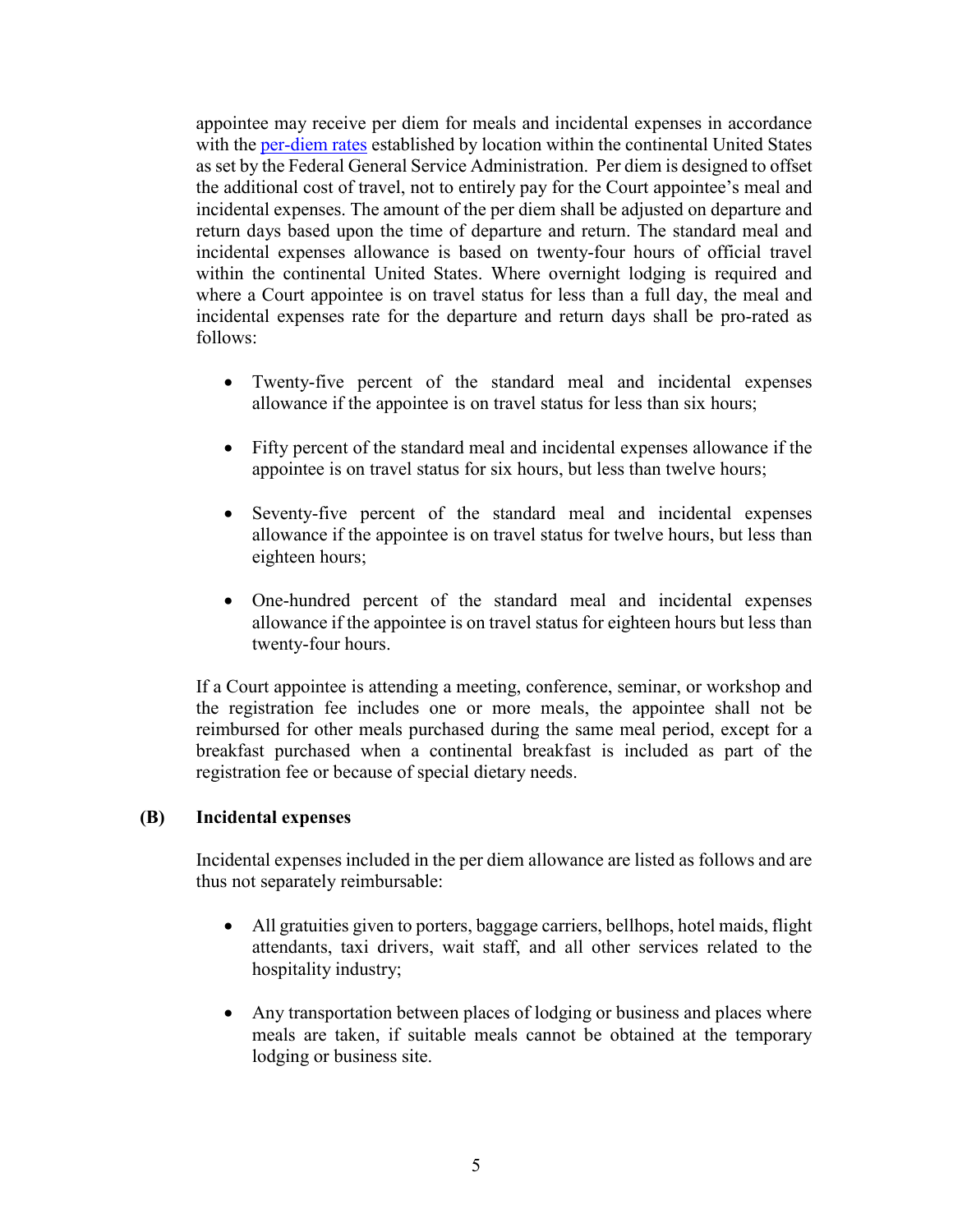### **5.3. Reimbursement of Lodging Expenses.**

A Court appointee shall be reimbursed for lodging expenses incurred in commercial establishments while traveling overnight on Court business. Reimbursement shall be at actual cost, provided the cost is reasonable as determined by the Director of Fiscal Resources. A Court appointee shall be reimbursed for lodging expenses only when the appointee incurs the expense more than forty-five miles from the appointee's residence, or more than thirty miles from the appointee's resident for attending conferences. This limitation shall not apply to a Court appointee who is responsible for serving as staff support for or is otherwise required to attend a meeting, conference, seminar, or workshop sponsored or conducted by the Court. A Court appointee shall attempt to secure the lowest rate at a convenient commercial establishment and shall specifically request the government rate, if available, and exemption from applicable taxes.

# **5.4. Reimbursement of Miscellaneous Travel Expenses.**

#### **(A) Miscellaneous living expenses**

A Court appointee shall be reimbursed for miscellaneous living expenses, including laundry and dry cleaning services, incurred while traveling on Court business for more than one week, including a weekend. Reimbursement shall be at actual cost, provided the cost is reasonable as determined by the Director of Fiscal Resources.

#### **(B) Non-Reimbursable Travel Expenses**

Non-reimbursable travel expenses include, but are not limited to, the following expenses purchased by a Court appointee:

- (1) Alcoholic beverages;
- (2) Entertainment expenses;

(3) Incidental expense, which include personal expenses incurred during travel that are primarily for the benefit of the employee and not directly related to the official purpose of the travel;

(4) Political expenses;

(5) Travel insurance expenses, excluding liability coverage and loss damage waiver expenses incurred in renting a motor vehicle pursuant to section 5.1(B) of these guidelines.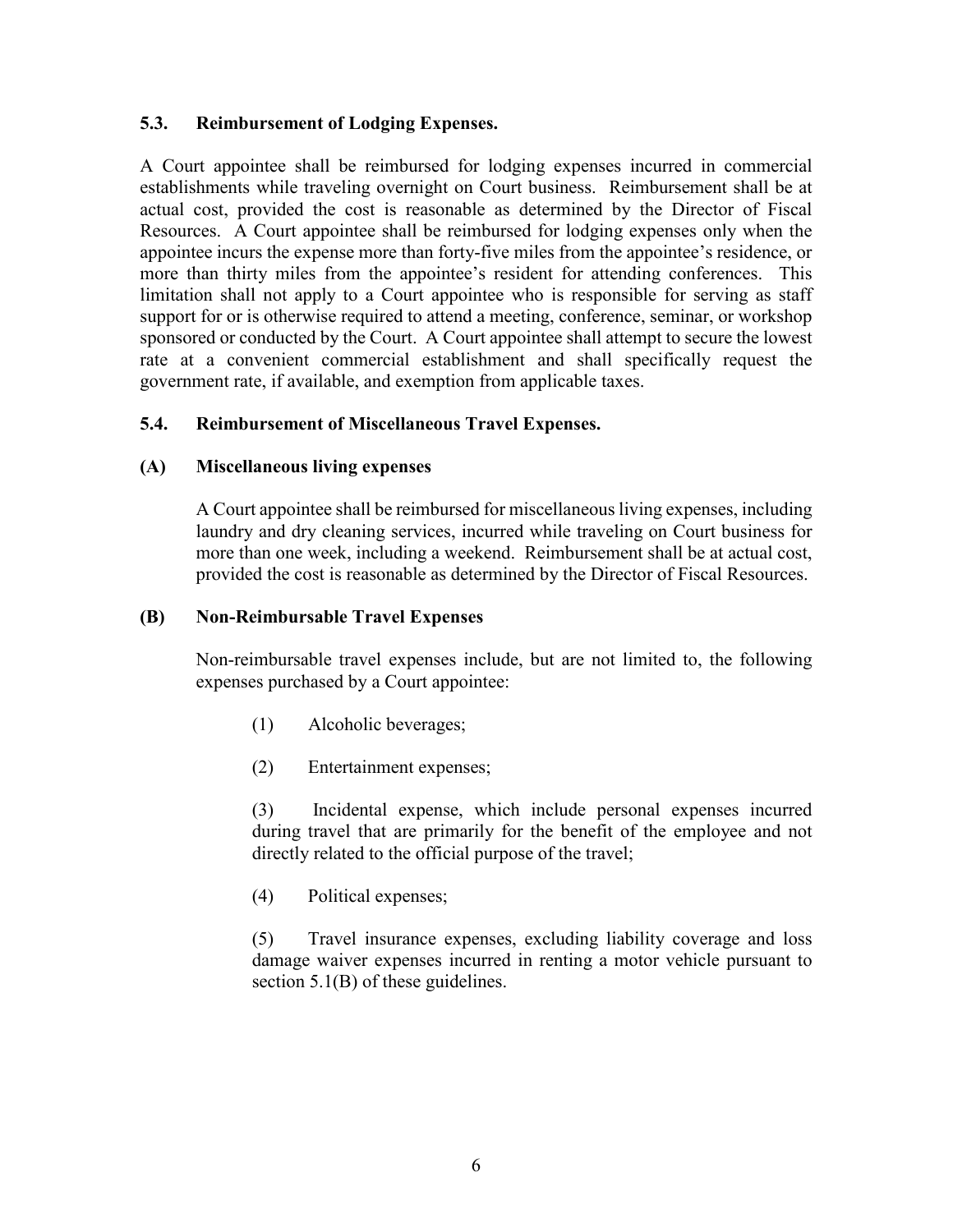#### **SECTION 6.0. CLAIMING EXPENSES.**

## **6.1. Travel Expense Report.**

#### **(A) Reporting requirement**

A Court appointee shall be reimbursed for travel expenses incurred in accordance with these guidelines upon submission of a completed "Travel Expense Report" to the Office of Fiscal Resources (copy provided as Attachment B). A "Travel Expense Report" submitted by a Court appointee shall be signed by the Court employee who staffs the board, commission, advisory committee, or task force to which the appointee is assigned or the Chief Justice, Justice, or senior staff employee who requested the appointee to perform an official duty or responsibility for the Court.

#### **(B) Reporting deadline**

A Court appointee shall submit a "Travel Expense Report" no later than sixty days after the travel expense is incurred. The Administrative Director may extend this deadline if mitigating circumstances exit. However, in no case may the Administrative Director extend the timeframe by more than ninety days from the last date of travel. A completed request for travel expense reimbursement may be denied for reasons including, but not limited to, a Court appointee's failure to submit the request in a timely, accurate, or truthful manner.

#### **(C) Receipts**

Except as otherwise provided, original receipts are required for all transportation, lodging, and miscellaneous expenses for which reimbursement exceeding \$10.00 is sought. The Director of Fiscal Resources may require any reasonable form of verification of an expense, in addition to or in lieu of the required receipts, if additional verification is necessary to ascertain the propriety of the reimbursement or if the required receipts are not available. The Court reserves the right to contact the provider of any service claimed as an expense for such verification, including requesting duplicate itemized receipts. Failure to provide receipts or additional forms of requested verification shall be cause to disallow a request for reimbursement, except when a per-diem reimbursement is claimed.

#### **SECTION 7.0. MISCELLANEOUS GUIDELINES.**

#### **7.1. Application of Guidelines.**

These guidelines shall apply to all boards, commissions, advisory committees, and task forces, with the exception that all requirements involving the Administrative Director and the Director of Fiscal Resources as set forth herein shall be performed by the Director of the Board of Professional Conduct for all Court appointees of that board and by the